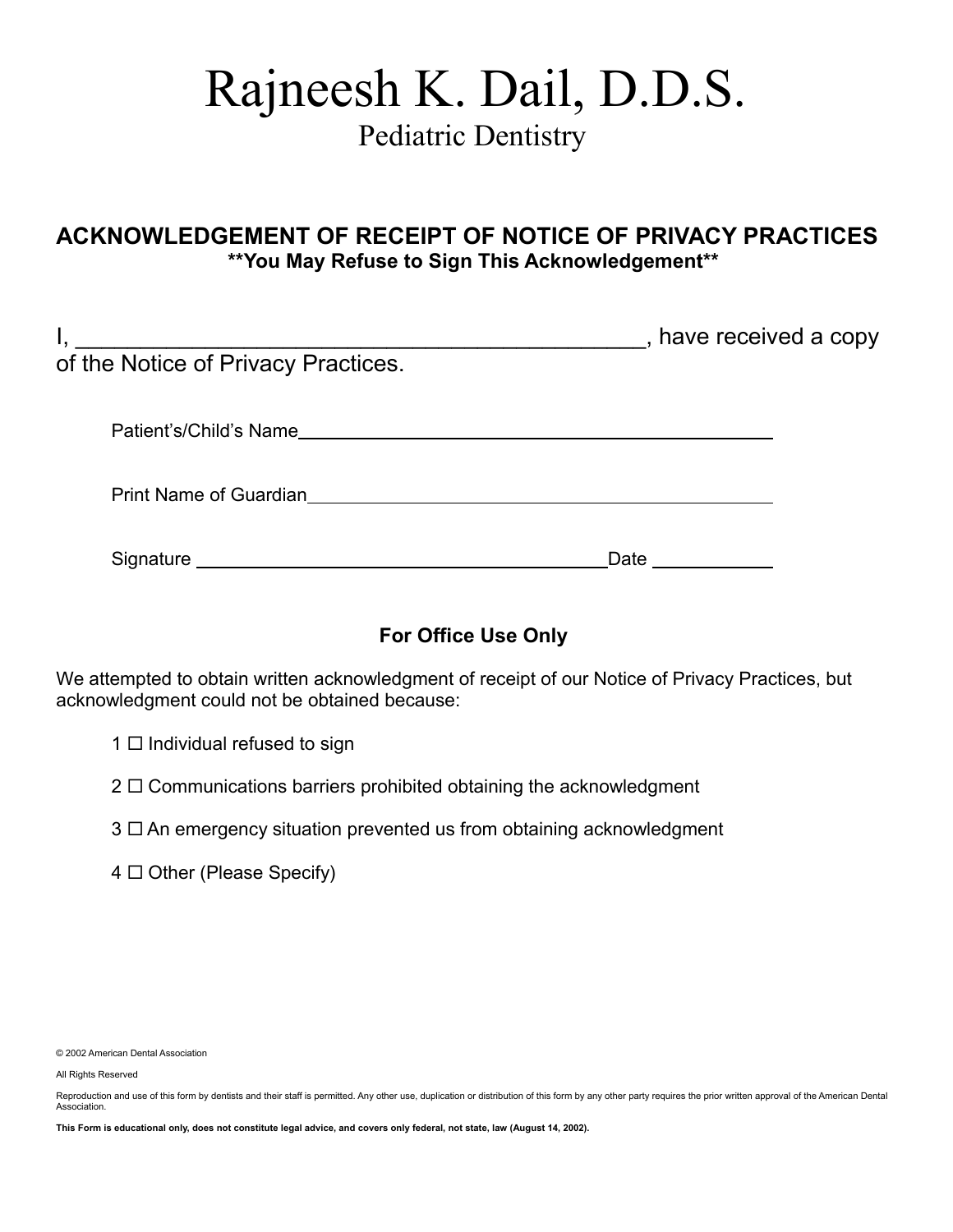Rajneesh K. Dail, D.D.S.

## TICE OF PRIVACY PRACTICES (HIP

**THIS NOTICE DESCRIBES HOW HEALTH INFORMATION ABOUT YOU MAY BE USED AND DISCLOSED AND HOW YOU CAN GET ACCESS TO THIS INFORMATION.** 

### **PLEASE REVIEW IT CAREFULLY. THE PRIVACY OF YOUR HEALTH INFORMATION IS IMPORTANT TO US.**

**OUR LEGAL DUTY** We are required by applicable federal and state law to maintain the privacy of your health information. We are also required to give you this Notice about our privacy practices, our legal duties, and your rights concerning your health information. We must follow the privacy practices that are described in this Notice while it is in effect. This Notice takes effect October 2006, and will remain in effect until we replace it.

We reserve the right to change our privacy practices and the terms of this Notice at any time, provided such changes are permitted by applicable law. We reserve the right to make the changes in our privacy practices and the new terms of our Notice effective for all health information that we maintain, including health information we created or received before we made the changes. Before we make a significant change in our privacy practices, we will change this Notice and make the new Notice available upon request.

You may request a copy of our Notice at any time. For more information about our privacy practices, or for additional copies of this Notice, please contact us using the information listed at the end of this Notice.

#### **USES AND DISCLOSURES OF HEALTH INFORMATION**

We use and disclose health information about you for treatment, payment, and health care operations. For example:

**Treatment:** We may use or disclose your health information to a physician or other health care provider providing treatment to you.

**Payment:** We may use and disclose your health information to obtain payment for services we provide to you.

**Health care Operations:** We may use and disclose your health information in connection with our health care operations. Health care operations include quality assessment and improvement activities, reviewing the competence or qualifications of health care professionals, evaluating practitioner and provider performance, conducting training programs, accreditation, certification, licensing or credentialing activities.

**Your Authorization:** In addition to our use of your health information for treatment, payment or health care operations, you may give us written authorization to use your health information or to disclose it to anyone for any purpose. If you give us an authorization, you may revoke it in writing at any time. Your revocation will not affect any use or disclosures permitted by your authorization while it was in effect. Unless you give us a written authorization, we cannot use or disclose your health information for any reason except those described in this Notice.

**To Your Family and Friends:** We must disclose your health information to you, as described in the Patient Rights section of this Notice. We may disclose your health information to a family member, friend or other person to the extent necessary to help with your health care or with payment for your health care, but only if you agree that we may do so.

**Persons Involved In Care:** We may use or disclose health information to notify, or assist in the notification of (including identifying or locating) a family member, your personal representative or another person responsible for your care, of your location, your general condition, or death. If you are present, then prior to use or disclosure of your health information, we will provide you with an opportunity to object to such uses or disclosures. In the event of your incapacity or emergency circumstances, we will disclose health information based on a determination using our professional judgment disclosing only health information that is directly relevant to the person's involvement in your health care. We will also use our professional judgment and our experience with common practice to make reasonable inferences of your best interest in allowing a person to pick up filled prescriptions, medical supplies, x-rays, or other similar forms of health information.

**Marketing Health-Related Services:** We will not use your health information for marketing communications without your written authorization.

**Required by Law:** We may use or disclose your health information when we are required to do so by law.

**Abuse or Neglect:** We may disclose your health information to appropriate authorities if we reasonably believe that you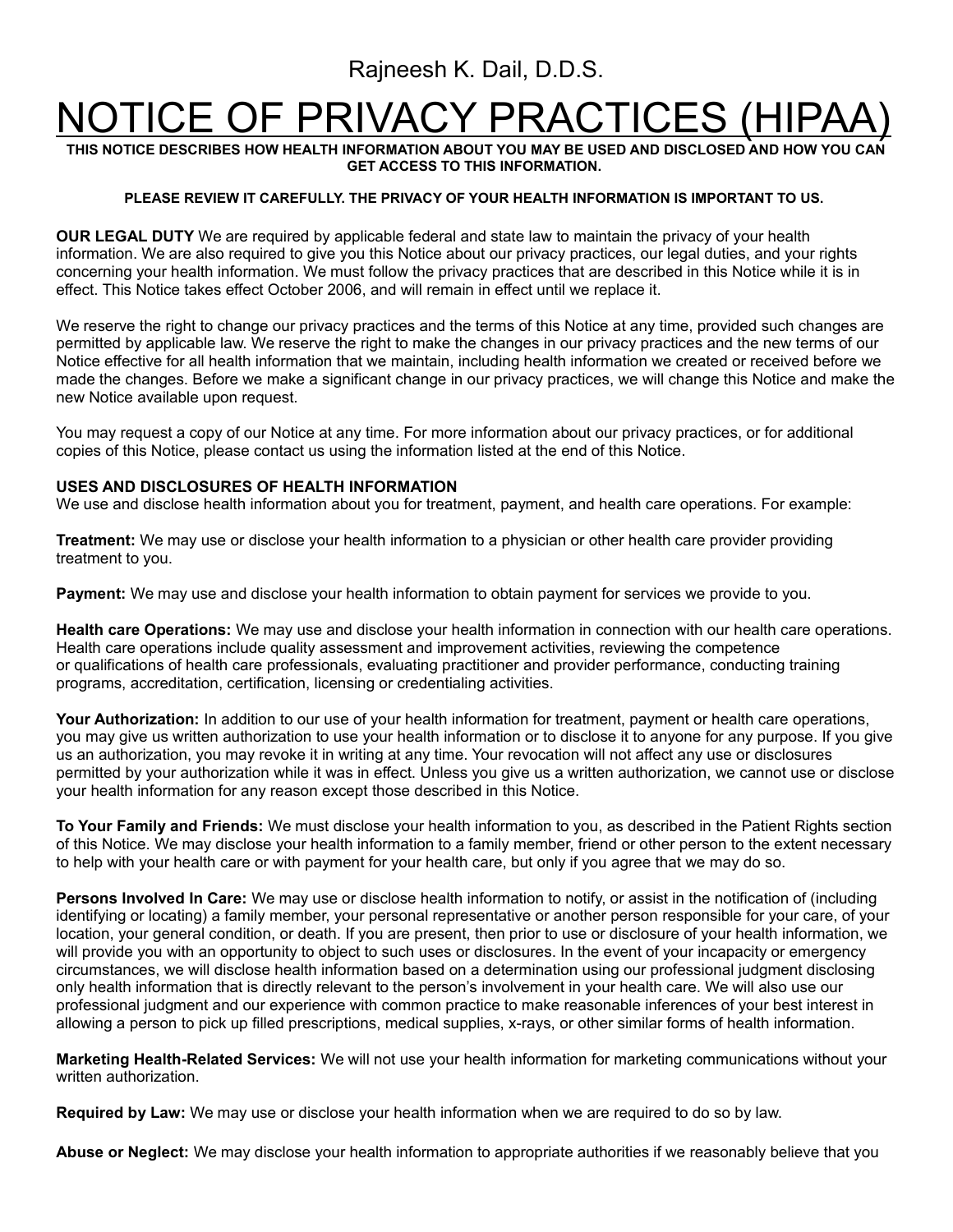are a possible victim of abuse, neglect, or domestic violence or the possible victim of other crimes. We may disclose your health information to the extent necessary to avert a serious threat to your health or safety or the health or safety of others.

**National Security:** We may disclose to military authorities the health information of Armed Forces personnel under certain circumstances. We may disclose to authorized federal officials health information required for lawful intelligence, counterintelligence, and other national security activities. We may disclose to correctional institution or law enforcement official having lawful custody of protected health information of inmate or patient under certain circumstances.

**Appointment Reminders**: We may use or disclose your health information to provide you with appointment reminders (such as voice mail messages, postcards, or letters).

 **PATIENT RIGHTS Access:** You have the right to look at or get copies of your health information, with limited exceptions. You may request that we provide copies in a format other than photocopies. We will use the format you request unless we cannot practicably do so. (You must make a request in writing to obtain access to your health information. You may obtain a form to request access by using the contact information listed at the end of this Notice. We will charge you a reasonable cost-based fee for expenses such as copies and staff time. You may also request access by sending us a letter to the address at the end of this Notice. If you request copies, we will charge you \$0.30 for each page, \$25.00 per hour for staff time to locate and copy your health information, and postage if you want the

copies mailed to you. If you request an alternative format, we will charge a cost-based fee for providing your health information in that format. If you prefer, we will prepare a summary or an explanation of your health information for a fee. Contact us using the information listed at the end of this Notice for a full explanation of our fee structure.)

**Disclosure Accounting:** You have the right to receive a list of instances in which we or our business associates disclosed your health information for purposes, other than treatment, payment, health care operations and certain other activities, for the last 6 years, but not before April 1, 2009. If you request this accounting more than once in a 12-month period, we may charge you a reasonable, cost-based fee for responding to these additional requests.

**Restriction:** You have the right to request that we place additional restrictions on our use or disclosure of your health information. We are not required to agree to these additional restrictions, but if we do, we will abide by our agreement (except in an emergency).

**Alternative Communication:** You have the right to request that we communicate with you about your health information by alternative means or to alternative locations. {You must make your request in writing.} Your request must specify the alternative means or location, and provide satisfactory explanation how payments will be handled under the alternative means or location you request.

**Amendment:** You have the right to request that we amend your health information. (Your request must be in writing, and it must explain why the information should be amended.) We may deny your request under certain circumstances.

**Electronic Notice:** If you receive this Notice on our Web site or by electronic mail (e-mail), you are entitled to receive this Notice in written form.

**QUESTIONS AND COMPLAINTS** If you want more information about our privacy practices or have questions or concerns, please contact us.

If you are concerned that we may have violated your privacy rights, or you disagree with a decision we made about access to your health information or in response to a request you made to amend or restrict the use or disclosure of your health information or to have us communicate with you by alternative means or at alternative locations, you may complain to us using the contact information listed at the end of this Notice. You also may submit a written complaint to the U.S. Department of Health and Human Services. We will provide you with the address to file your complaint with the U.S. Department of Health and Human Services upon request.

We support your right to the privacy of your health information. We will not retaliate in any way if you choose to file a complaint with us or with the U.S. Department of Health and Human Services.

Contact Officer: Rajneesh K. Dail, D.D.S.

Telephone: (831) 373-2055 Fax: (831)373-0932

E-mail: [info.daildds@gmail.com](mailto:info.daildds@gmail.com)

Address: 337 El Dorado Street, Suite B-2, Monterey, CA 93940